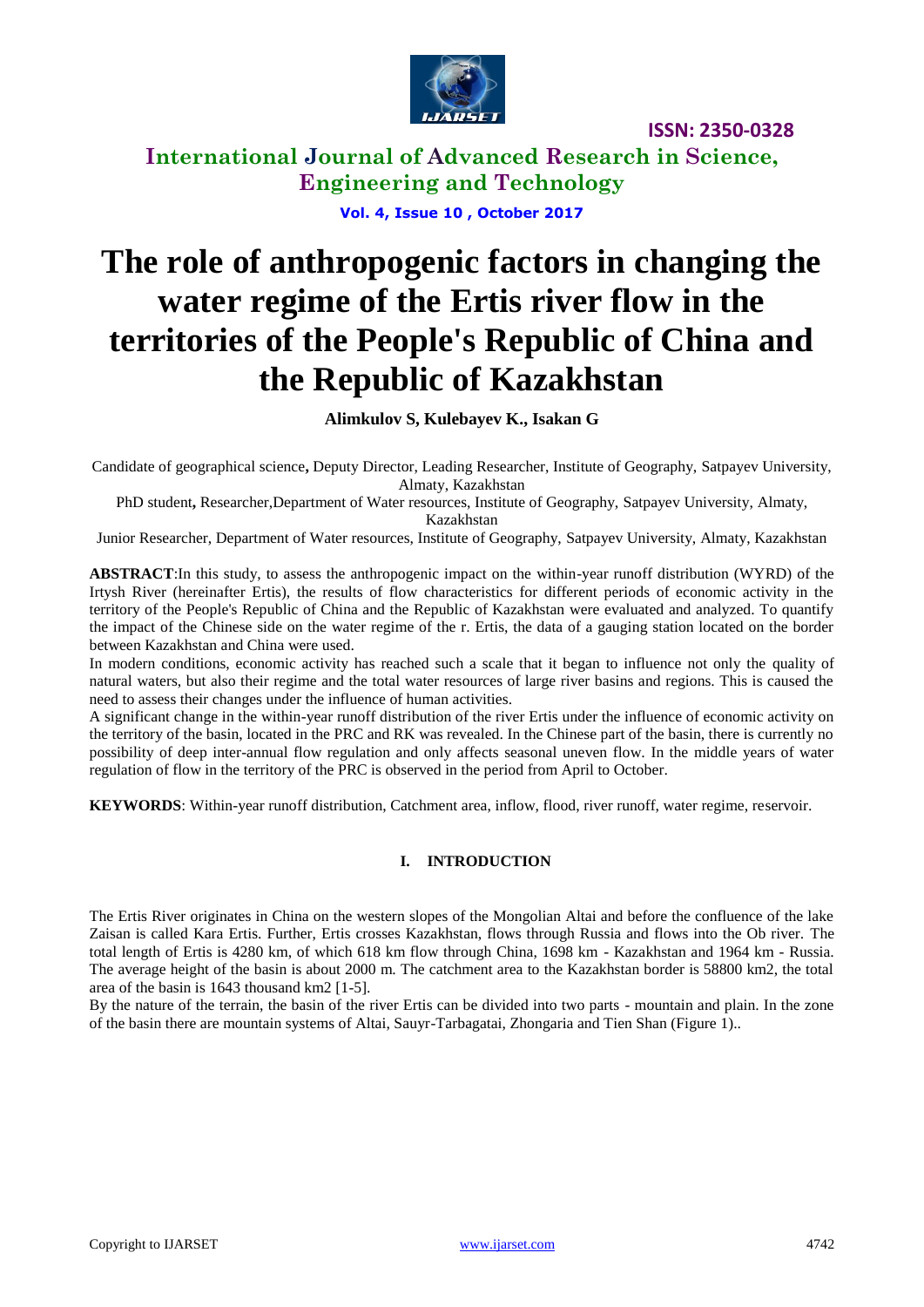

# **International Journal of Advanced Research in Science, Engineering and Technology**

**ISSN: 2350-0328**

**Vol. 4, Issue 10 , October 2017**



Fig. 1. Map of the scheme of the Kazakh-Chinese part of the Ertis river basin

Identification of the role of anthropogenic factors in changing the within-year runoff distribution of the Ertisriver is no less importance, in some cases, the nature of use, and more important scientific and applied importance for the economy. For a number of objective reasons, over the last decades in Kazakhstan, more attention was paid to the issues of annual runoff, maximum water discharges, as paramountly important characteristics in assessing the resource potential of rivers and the main threats that emanate from them. Effective management of resources and floods in most cases is possible only if the river network is regulated by one or another method and technical measures, which requires fairly accurate information of the runoff regime as a whole. The within-year runoff distribution of the rivers of Kazakhstan with rare exceptions was fully considered only in the 1960s and 1970s and these parameters still serve as the main reference point for water management activities.

Establishment of regularities of the within-year runoff distribution of rivers, calendar periods, seasons and within seasons has an important scientific and practical significance, as it is based on the planning of the use of water resources for various water management purposes. First of all, the distribution of runoff depends on changes in precipitation and air temperature during the year. In addition to climate, the distribution of the flow is influenced by other physico-geographical factors that express the natural regulation of the runoff in the basin.

The distribution of the runoff in a year can significantly change as a result of human economic activity: the construction of ponds, reservoirs, the arrangement of forest shelter belts, and the carrying out of agrotechnical measures. The WYRD for any point of the river does not remain constant, it varies from year to year, and moreover very significantly.

#### **II. METHODOLOGY OF RESEARCH**

Geographical and statistical methods of calculation for two periods have been carried out to assess the trends in the monthly expenditure of the Ertis river water: from the beginning of observations to 1969 and from 1970-2012.

Geographical methods of investigation include the method of geographical interpolation on the distribution maps of flow characteristics and the method of hydrological analogy [6].

Also, in the study, a method of comparative analysis of runoff characteristics for different periods of economic activity was used to determine the anthropogenic impact on the WYRD of the rivers in the region under research.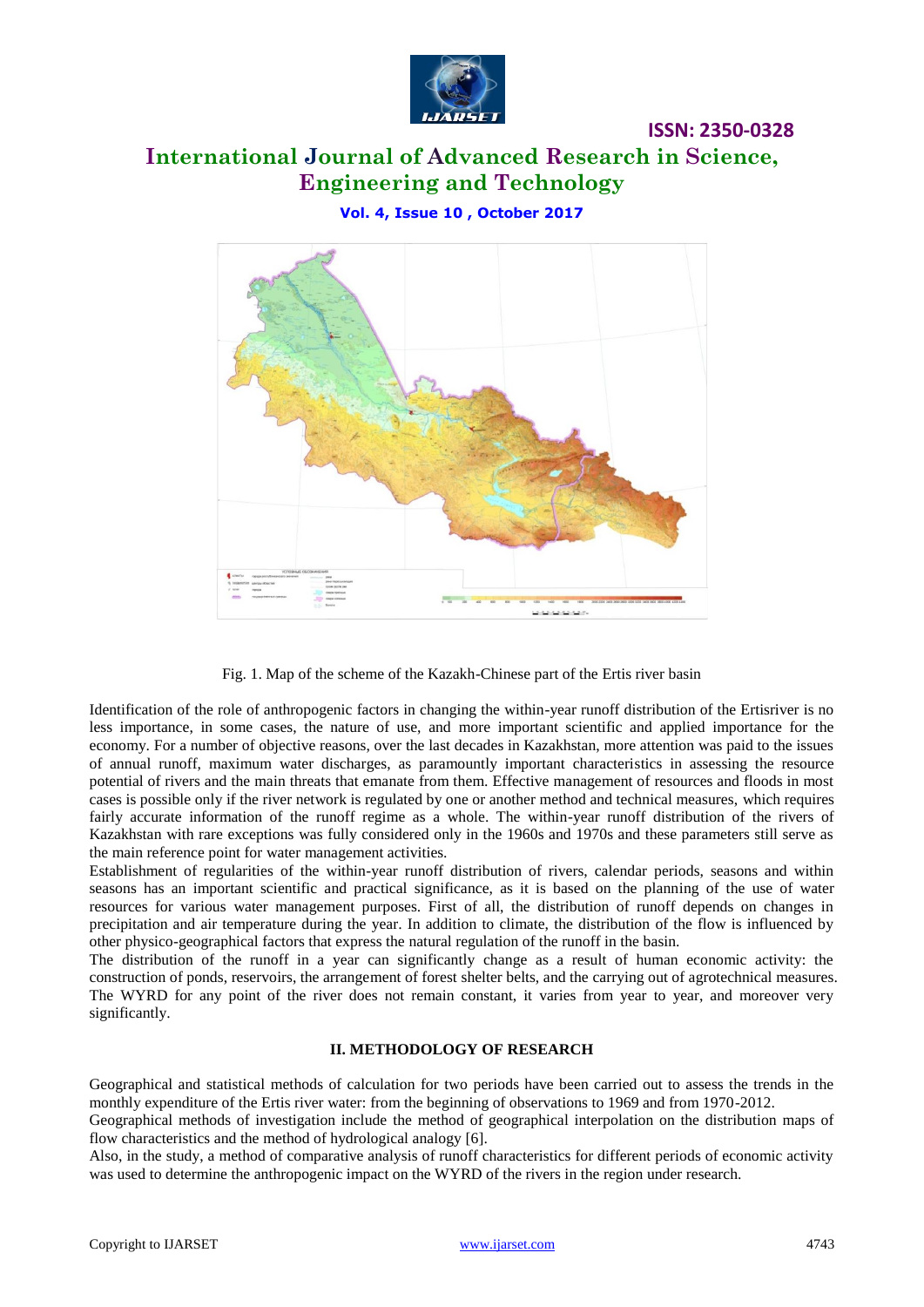

# **International Journal of Advanced Research in Science, Engineering and Technology**

**Vol. 4, Issue 10 , October 2017**

#### **III. RESULTS AND DISCUSSION**

At present the natural regime of the Ertisriver and many other rivers of the basin is distorted by the regulating influence of the reservoirs, and economic activity in the catchment.The total of reservoirs and ponds in the East Kazakhstan region is more than 80, from which 9 reservoirs have capacity more than 10 million  $m<sup>3</sup>$ . In the Pavlodar region, 7 hydrosystems with reservoirs are included in the complex "Canal of K. Satpayev ».

Regulation of a drain of the Ertis River is carried out by three reservoirs: Buktyrma (Wuseful = 30 810 million  $m^3$ ), Ust-Kamenogorsk (Wuseful = 35,0 million m<sup>3</sup>) and Shulbinsk (Wuseful = 1 470 million m<sup>3</sup>). These reservoirs have a complex purpose. The Buktyrma reservoir from the Zhaysanlake carries out long-term and unlimited daily regulation, being the main regulator of the cascade, controlling almost 70% of a drain of a river basin (Figure 2). The flow of the Ertis in range of the Shulbinsky reservoir, after creating Bukhtyrma reservoir is mainly determined by the regime of releases from Bukhtyrma lateral inflow between. In the basin of Ertis there are 17 reservoirs with a general useful capacity of 32,63 km<sup>3</sup> and also ponds with a total useful capacity of 0,55 km<sup>3</sup>.

The source of the Ertisriver is on the southern slopes of Altai in the territory of the People's Republic of China. The length of the Kara Ertis river (so it is called before the confluence of lake Zhaisan) to the border with Kazakhstan - 672 km, in the territory of Kazakhstan it flows into the lake Zhaisan which area is  $1800 \text{ km}^2$ .



Fig 2.Bukhtyrma HPS on the Ertisriver

In table 1 shows the statistical data of reservoirs in the basin of the Ertisriver in the territory of Kazakhstan, the total number of which is 77 units.

Total water consumption in the basin on the territory of Kazakhstan in 1990 amounted to 2 763,0 million  $m<sup>3</sup>$ . There is a tendency of their increase (from 1990 to 2010) which in 2009 and 2010 amounted to 4,967.0 million  $m<sup>3</sup>$  and 5,123.0 million  $m^3$  respectively [7].

Change of a drain of the Ertisriver on a hydropost of the village of Boran considers influence of anthropogenic activity on the Ertis river in the territory of the People's Republic of China (headwaters of the Ertis river).

| Table 1. Statistical data of reservoirs in the basin of the Ertisriver |  |  |  |
|------------------------------------------------------------------------|--|--|--|
|                                                                        |  |  |  |

| Country           | Volume of the reservoir             | Total          |          | Total amount $(10^{\circ}m^3)$ Adjustable volume $(10^{\circ}m^3)$ |
|-------------------|-------------------------------------|----------------|----------|--------------------------------------------------------------------|
| Republic          | Volume $>10^{\circ}$ m <sup>3</sup> | 16             | 53019.17 | 32 553.54                                                          |
| l of              | Volume $< 10^6$ m <sup>3</sup>      | 6 <sub>1</sub> | 47.      |                                                                    |
| Kazakhstan Total: |                                     |                | 53066.47 | 32553.54                                                           |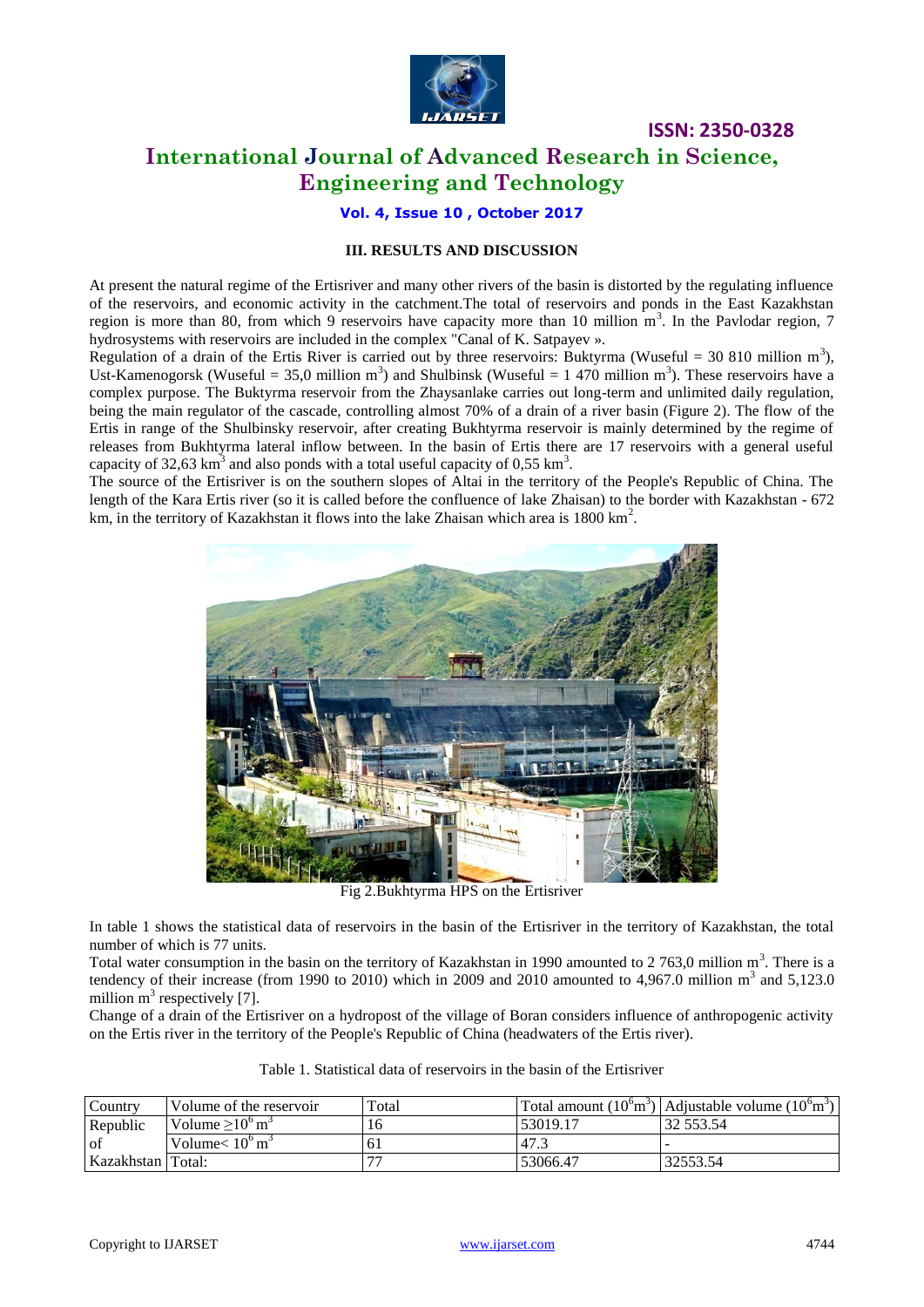

### **International Journal of Advanced Research in Science, Engineering and Technology**

#### **Vol. 4, Issue 10 , October 2017**

According to the analysis of uniformity of hydrological ranks of a drain of the river Kara Ertis at the village of Boran and on hydroelectric power stations on the main rivers in the Chinese part of the pool economic activity in the territory of the People's Republic of China up to the 1995th years was insignificant at the level of the accuracy of hydrological measurements and calculations. A natural number of monthly expenses of water flow of the Ertisriver at the village of Boran from 1996 for 2010 are restored depending on total expenses of the main inflows of the river in the territory of the People's Republic of China (rivers Kuertis, Kayyrty, Kyran, Burshyn, Kaba). Correlation between them high, coefficients make 0,8-0,9.

To determine the impact of anthropogenic activities on the river flow. Kara Ertis in the territory of the PRC calculated the difference between the natural and actually observed runoff at the cross-section of the river. Kara Ertis - the village of Boran, averaged over the period 1996-2010 (Figure 3). The results showed that the observed runoff in comparison with the natural (reconstructed) runoff in winter is longer, and in the warmer season, less. This is explained by the work of numerous small hydropower plants in the cold season, and the withdrawal of water for irrigation during the growing season.

By results of the analysis of a drain in an alignment of a hydropost of the village of Boran on the Ertis River, from April to October the observed drain in comparison with the natural (restored) drain decreases up to 125 m<sup>3</sup>/s. Such reduction of a river drain is connected with a water intake via channels a penalty Ertis-Karamai (despite the name, the channel has a second branch in Urumchi). With the introduction of the channel "Kara Ertis - Karamay" into operation, the Chinese side began to carry out an annual intake of water from the Ertis river. According to different official and informal data this size is from 450 to 800 million  $m<sup>3</sup>$  a year. Although, according to independent experts, the capacity of the channel before separating into two branches is about 3.0 km<sup>3</sup> per year. So, according to our estimates, a drain of Kara Ertis river on border between Republic of Kazakhstan and People's Republic of China is reduced from 1990th years till present from 402 to 2 440 million  $m<sup>3</sup>$  a year.



Fig 3. Change of a drain in a year as a result of anthropogenic activity in the territory of the People's Republic of China (river. Kara Ertis - the village of Boran.)

In the territory of the RK, the Buktyrma reservoir, which carries out deep regulation of the flow, and, accordingly, the intra-annual distribution of runoff of the river, almost uniformly throughout the year, have a significant influence on the runoff of the Ertis river. Anthropogenic changes in the intra-annual distribution of runoff of the tributaries of the river are insignificant.

In an average water year there is a significant decrease in the volume of the spring flood. Such reduction of a river drain is explained by a water intake in spring and summer time in Buktyrma of a reservoir and also evaporation from an additional surface of the water. [8].

In winter months increase in a river drain makes 152-297%, in april and october of 13 and 31%.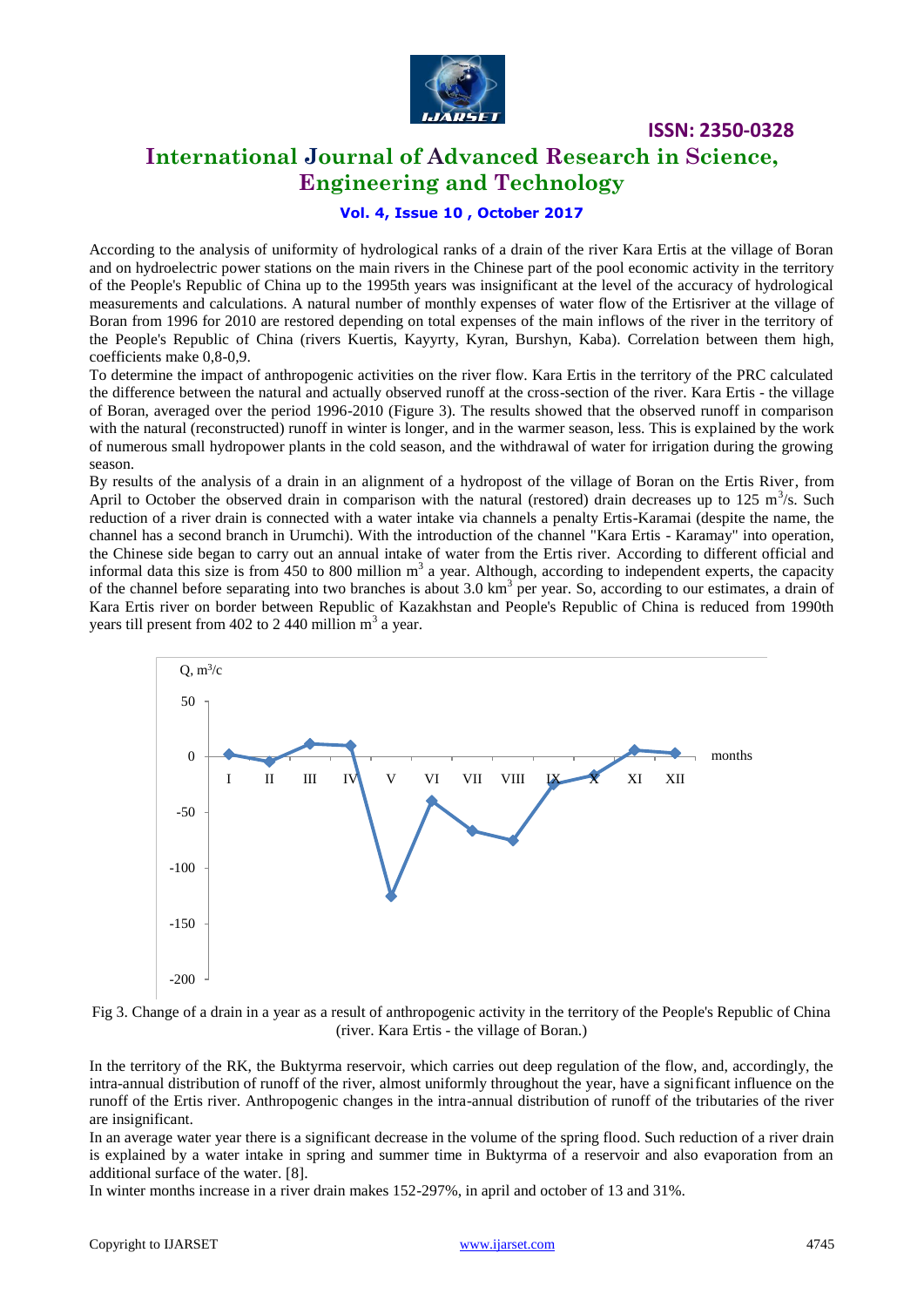

# **International Journal of Advanced Research in Science, Engineering and Technology**

#### **Vol. 4, Issue 10 , October 2017**

Decrease in a drain in shallow year from april to july s in the range 6-73%. Increase in a drain during the modern period takes place from january to march for 25-28%, from august to december of 12-196%. In a year abounding in water the river drain – hydroelectric power station Ust-Kamenogorsk from may to august in comparison with the conditional and natural period has decreased by the Ertis river within 8-57%. Increase in a drain during the modern period for 97-150% is observed in winter months, for 18-53% – in autumn months and for 8-104% – in spring months (march, april). Thus, in the territory of Kazakhstan the Ertis River drain in a year is completely redistributed.

#### **IV CONCLUSION**

In the territory of Kazakhstan the river drain Ertis in a year is completely redistributed. According to estimates, a drain from the territory of China (on a hydropost of river. Kara Ertis – the village of Boran) is reduced from 1990th years till present from 12,7 m<sup>3</sup>/s to 77,4 m<sup>3</sup>/s or from 402 to 2 440 million m<sup>3</sup> a year. It is connected with commissioning of reservoirs, irrigation canals, hydroelectric power station, also large channel Kara Ertis – Karamay on the Chinese part of the pool. Because of anthropogenic activity on the Chinese part of the Ertisriver on an alignment of river Kara Ertis – the village of Boran a n observed drain in comparison with a natural drain in winter time is more, and in warm season it is less. Besides, on the Ertis River drain considerable impact is exerted to Buktyrma by reservoirs which carry out deep regulation of a drain of the river and according to river intra-annual distribution of runoff almost uniform during the whole year. In the middle year of water, there is a significant decrease in the volume of spring flood (up to 67%). In the winter months, the increase in river drain is 152-297%, in april and october 13 and 31%. Decrease in a drain in shallow year from april to july makes 6-73%. Increase in a drain during the modern period takes place from january to march for 25-28% and from august to december of 12-196%.

#### **REFERENCES**

[1] "Resources of surface waters of the USSR. Basic hydrological characteristics.Altai and Western Siberia.Mountain Altai and Upper Ertis".Hydrometeoizdat, Moscow, 1965, Volume 15, Issue 1, 224 pg. (in Russian).

[2] "Surface water resources of the USSR. Basic hydrological characteristics (for 1963-70).Altai, Western Siberia and Northern Kazakhstan.Upper Ertis, Upper Ishim, Upper Tobol".Hydrometeoizdat, Leningrad, 1977, Volume 15, Issue 2, 384 pg. (in Russian).

[3] "State water cadastre. Basic hydrological characteristics (for 1971-75).Altai, Western Siberia and Northern Kazakhstan.Upper Ertis, Upper Ishim, Upper Tobol".Hydrometeoizdat, Leningrad, 1980, Volume 15, Issue 2, 294 pg. (in Russian).

[4] "State water cadastre. Long-term data on the regime and resources of surface waters of the land.The Kazakh SSR.The basins of Ertis, Ishim, Tobol".Hydrometeoizdat, Leningrad, 1987, Volume 5, Issue 1, 468 pg. (in Russian).

[5] "State water cadastre. Long-term data on the regime and resources of surface waters of the land..Rivers and channels.Basin of the rivers Ertis, Ishim, Tobol (upper stream)". Almaty, 2002, Book 1, Part 1, Issue 1, 384 pg. (in Russian).

[6] Sokolovsky D.L. "River drain". Hydrometeoizdat, Leningrad, 1968, 538 pg. (in Russian).

[7] "Reports of the Irtysh Basin Inspection for 1990-2010", Almaty (in Russian).

[8] Galperin R. I. "Resources of the river flow of Kazakhstan. Renewable resources of surface waters of Western, Northern, Central and Eastern Kazakhstan". Almaty, 2012, Volume 7, Book 1, 684 pg. (in Russian).

#### **AUTHOR'S BIOGRAPHY**



**AlimkulovSayat** - Candidate of Geographical Sciences, Leading Researcher, Deputy Director of the Institute of Geography, Satpayev University. His research interests lie in the field of hydrology and water resources. AlimkulovSayat published over 50 articles in various national and international conferences and journals.